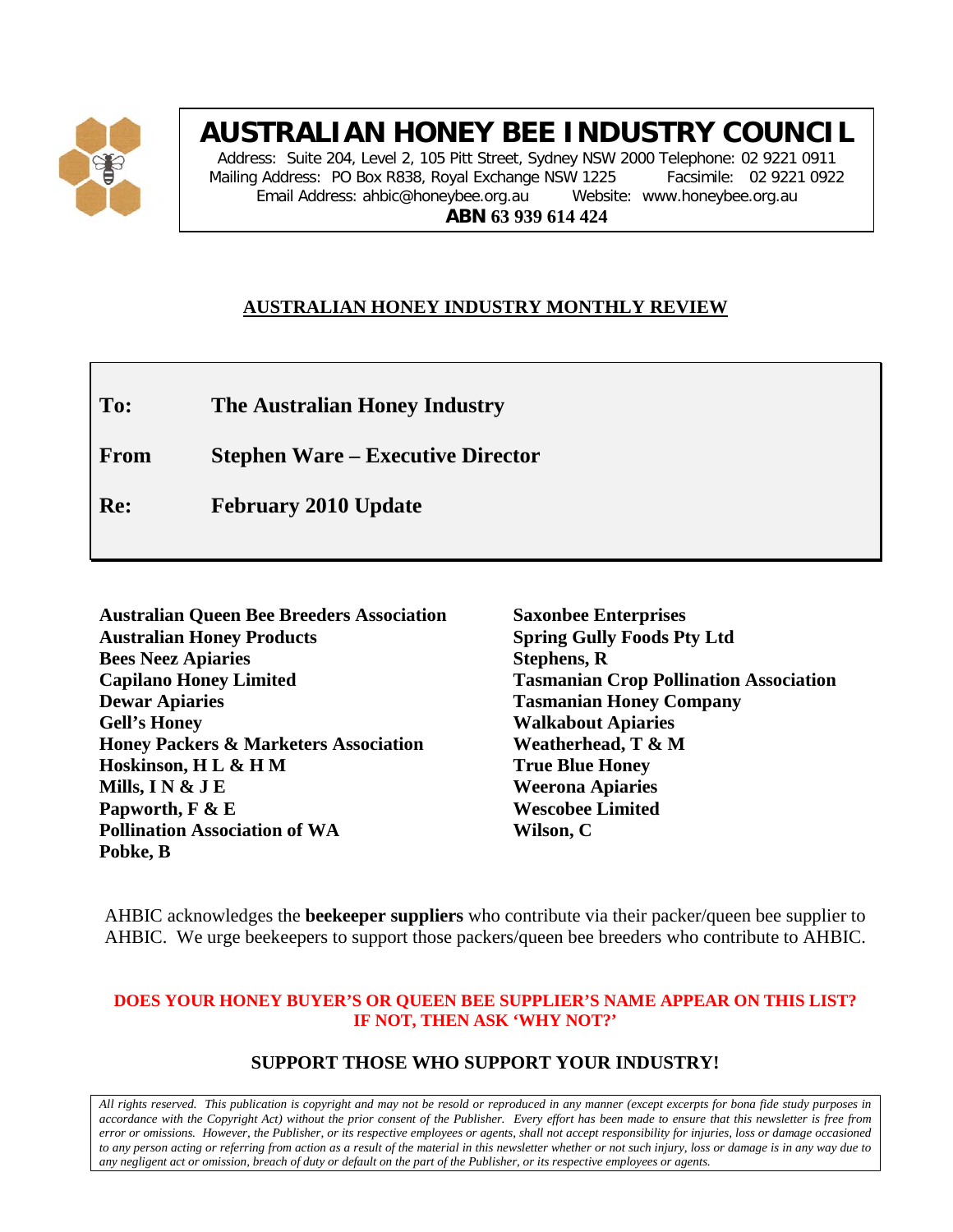#### **2010 STATE AND SECTOR ANNUAL GENERAL MEETINGS**

| <b>FCAAA</b> | New South Wales Apiarists' Association   | 20 - 21 May    | Port Macquarie |
|--------------|------------------------------------------|----------------|----------------|
|              | Victorian Apiarists' Association         | $2 - 3$ June   | Mildura        |
|              | <b>Tasmanian Beekeepers Association</b>  | $4 - 5$ June   | Launceston     |
|              | South Australian Apiarists' Association  | $10 - 11$ June | Adelaide       |
|              | WA Farmers Federation-Beekeeping Section | 11 June        | Perth          |
|              | Queensland Beekeepers Association        | 17 - 18 June   | Ipswich        |
|              |                                          |                |                |

| Australian Queen Bee Breeders Association             | $19$ May       | Port Macquarie |
|-------------------------------------------------------|----------------|----------------|
| Honey Packers and Marketers Association               | $26$ May       | Sydney         |
| National Council of Crop Pollination Associations     | 17 June        | Ipswich        |
| Federal Council of Australian Apiarists' Associations | 17 June        | Ipswich        |
| Australian Honey Bee Industry Council                 | $18 - 19$ June | Ipswich        |

#### **REPORT ON ACTIVITY IN QUEENSLAND**

Earlier this month a beekeeper reported what he thought was *Braula coeca* tracks in some frames containing sealed honey. This beekeeper had told Biosecurity Queensland that he had seen Braula in South Africa so knew what he was looking at. Biosecurity Queensland carried out some inspections and also informed the Queensland Beekeepers Association, through me, of the possible occurrence of Braula.

Subsequent inspections have not found any Braula either in adult or larval form. There have been larvae found which have been identified as wax moth. Samples have been taken and incubated to see if any adults would hatch but none have been found to date.

So at this point in time, it is suspected that what is being seen is the early stage of wax moth larvae but as the larvae get bigger the bees find them and remove them.

Dr. Denis Anderson of CSIRO has been contacted and he has expressed the opinion that what we are looking at is most likely wax moth.

It has been agreed to keep up low level surveillance and ask beekeepers in the "affected area" to keep a lookout and submit samples if they see something that they think shows tracks in the sealed honey.

This report has been submitted to AHBIC for distribution to other member bodies so that they are aware of what is happening and will know the real situation if rumours start. If anyone has any questions, I am only too happy to answer them.

*Trevor Weatherhead* President Queensland Beekeepers' Association 27 January 2010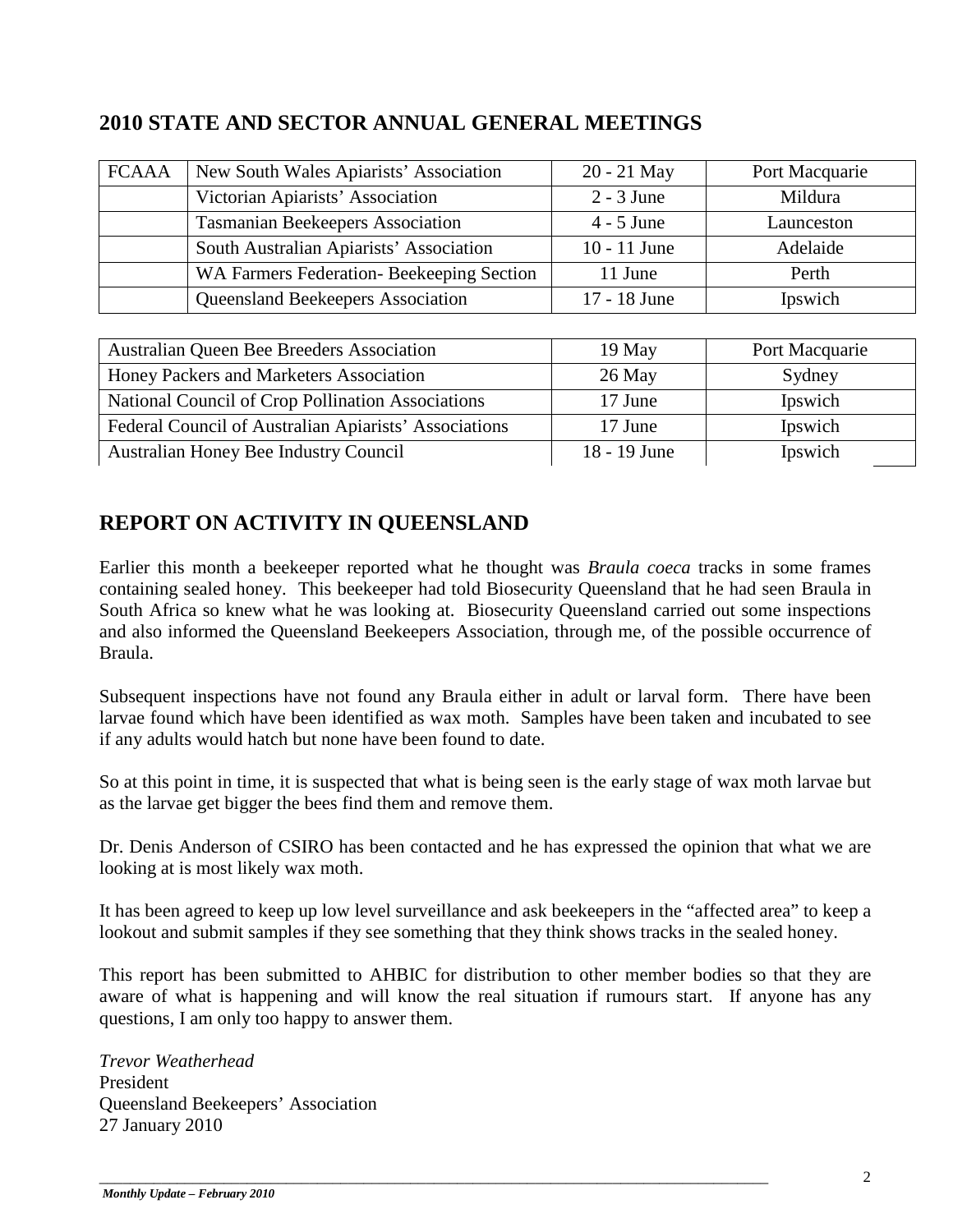#### **APIS CERANA UPDATE**

#### **Advice 63 - 5 February 2010**

Last Monday 1 February, a swarm was reported from Westcourt, a suburb of Cairns. It turned out to be cerana and was destroyed. An estimate of the number of bees in the swarm is under 1,000. This was IP61.

Later that day, a nest of cerana was found at Goldsborough Valley by beelining. It was destroyed. This was nest under a branch in the open and contained maybe 400 to 500 bees of which 25 to 30 percent were drones. The comb had only sealed drone comb. It was estimated to be 3 to 4 months old. This is IP62.

On Wednesday a suspect nest was found at the Goldsborough Valley and was destroyed. It was in the chassis of an old truck so the nest could not be extracted for examination. This was IP63.

Staff are still beelining at Yarrabah looking for the nest of some foraging bees.

As a result of the swarm at Westcourt, surveillance at Manunda, the next door suburb, has resulted in finding foraging cerana. These are to be beelined.

There is still good public support with calls numbering between 17 and 20 each week.

The Community Engagement Officer continues to talk with various groups in the area so this means that there are more people out there aware of the presence of cerana and they are looking for them in their normal duties.

The QBA is paying for some genotyping work which is being carried out by the University of Sydney on the swarm found on the container at the port of Cairns and the Lake Eacham swarm. This is to find out if we are still dealing with the same swarms from the original incursion or a new incursion. My gut feeling is that it is still the same but gut feelings do not make for good science. We are grateful to the University of Sydney for carrying out this work. Results will be available shortly.

There is a meeting of the CCAHB this coming Wednesday 10 February.

#### **Advice 64 – 21 February, 2010**

There has been several finds of cerana since Advice 63. On 6 February there was the report of a swarm at Gordonvale. This was identified as cerana and became IP64.

On 8 February a nest of cerana was found at Manunda, a suburb of Cairns. This resulted from the find of foraging bees the previous week. This became IP65.

On 11 February a suspect nest reported at the Goldsborough Valley was identified as cerana and is IP66.

On 15 February at Westcourt, a suburb of Cairns next to Manunda, a suspect nest was found and it was later confirmed as cerana and became IP67.

On 17 February a swarm found at Edmonton turned out to be cerana and was IP68. All nests and swarms have been destroyed and the bees are to be examined.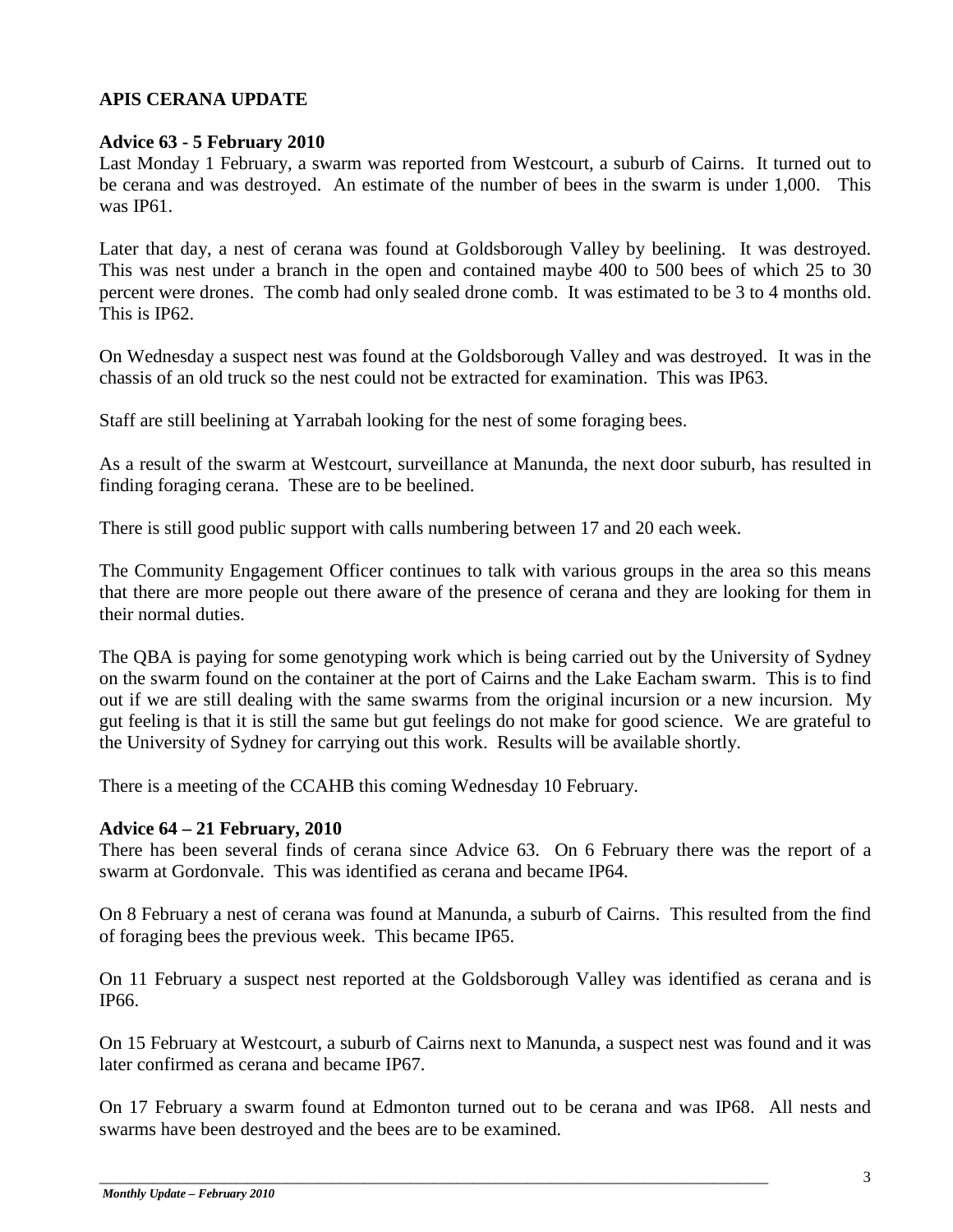Whilst some may think that the increase in detections is not good, I believe it is good and is as a result of the Department doubling the number of teams in the field doing surveillance as well as the public still playing an important role in reporting suspect bees.

There are still foraging bee being tracked at Yarrabah and Gordonvale.

Surveillance at Mareeba has not turned up any more cerana in that area which is good news.

The CCAHB phone hook-up on the cost sharing proposal took place on Wednesday 10 February. From this meeting, a recommendation is going forward to a meeting of the CEO's of the various State and Federal Departments in early March. If it gets a favourable response there it will go the Primary Industries Ministerial Council (PIMC) in early April for a final decision.

Currently there is a cost benefit analysis being carried out by the Queensland Department with assistance in input from various other sources. One of these is Terry Ryan, who beekeepers will remember as the Chairman of the Organising Committee for Apimondia in 2007. Terry is an Economist and is being funded by HBRDC to prepare some costings which will be forwarded to the Queensland Department.

I have just received, late yesterday, the results from the genotyping of the cerana samples sent down. Samples from IP56 and IP57 were from a swarm found at the port of Cairns and the find at Lake Eacham. I will communicate the findings in the next Advice.

The weather in Cairns is hot and humid with some rain and storms overnight. It has been reported that some prolonged wet weather is good for surveillance as the wet weather keeps the cerana in the nests and then on the first fine day they have a need for pollen and nectar so can often be found out foraging if they are in an area.

*Trevor Weatherhead*

#### **VALE – RALPH HOOD**

It is with much sadness that I have to inform you that Ralph Hood passed away 12 February 2010.

Since he was diagnosed with a particularly-aggressive form of cancer in 2007, Ralph showed the quiet courage, fighting spirit and stoicism that we greatly admired and respected.

As CEO of Animal Health Australia, Ralph made an invaluable contribution to Australia's livestock industries. In this position his thoughtful, constructive leadership and unobtrusive advocacy left a lasting legacy for this organisation. Before that, Ralph had a long and distinguished career with MLA, including several overseas postings where he again was able to work so effectively for our beef and sheep industries.

In his capacity as CEO of Animal Health Australia he also had considerable dealings with the Apiary Industry and was of great assistance in developing policies specific to our industry.

I know you will join with me in expressing to Trish and their family our deep sadness and condolences.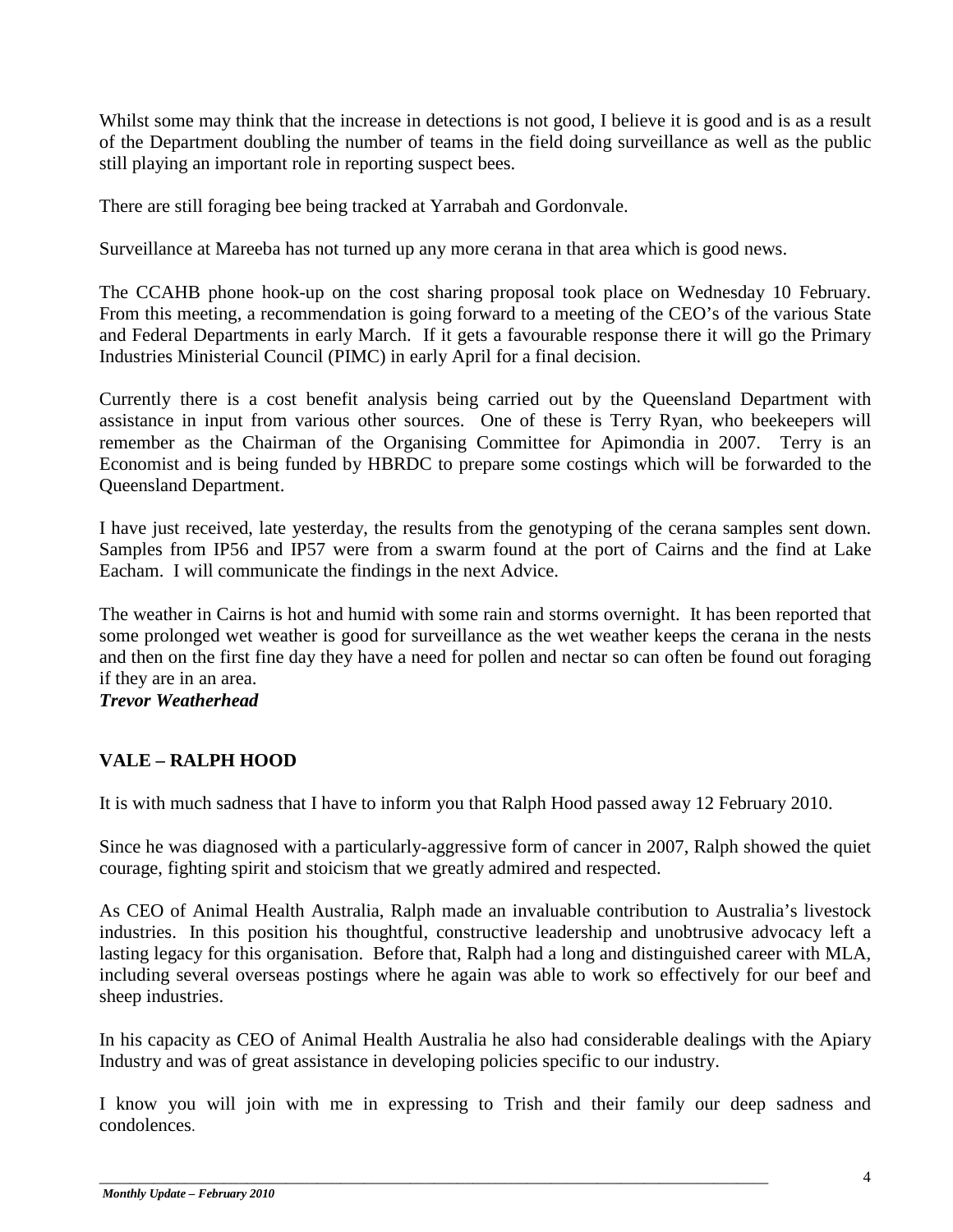#### **NEW ZEALAND CONTINUES BAN ON AUSTRALIAN HONEY**

*Radio New Zealand 8/2/10*

#### *The National Beekeepers Association (NBA) has come up with another argument for keeping Australian honey out of New Zealand: the practice of honey laundering.*

The Ministry of Agriculture has extended a suspension on honey imports from Australia by up to two years while it continues a review of potential pest and disease risks, after a Government-appointed panel questioned aspects of an earlier decision to allow the imports.

The NBA wants the ban to remain indefinitely because of another threat it perceives from Australian honey. The association's joint chief executive, Gemma Collier, says there have been cases where Australian honey has been mixed with other honey and sold as Australian product. She says if any of that got in to New Zealand, it would threaten this country's exports, especially the growing trade to the United States. She says there is also a risk pure New Zealand honey would be blended with Australian honey and exported as a New Zealand product.

Ms Collier says New Zealand exported about \$4 million worth of honey to the US last year, almost double the previous year's trade.

#### **DAVE ALDEN**

*Dave Alden has replaced David Dall at RIRDC*

In January, Dave Alden was appointed Senior Research Manager at the Rural Industries Research and Development Corporation (RIRDC). Dave is responsible for the Honeybee Program and Pollination (as well as Horses and Organic Systems).



"I'm very excited about working on these programs. In the Honeybee Program, we are working with industry and researchers to progress many worthwhile projects. Some of these include control of small hive beetle and *Nosema ceranae*, adding value to honey and pollen substitutes.

"THE Pollination Program is a joint venture between RIRDC and Horticulture Australia Limited (HAL). This aims to maintain pollination services for our horticultural and agricultural industries, as well as working to minimise the impact of pests and diseases on both the pollination and honeybee industries. The program will soon release a report: "Pollination Aware: Raising the profile of an undervalue service". Dave said.

Dave worked previously at the Australian Fisheries Management Authority, managing fisheries research. He is a keen backyard beekeeper, and has two hives at his Canberra home, which provides enough honey for the family.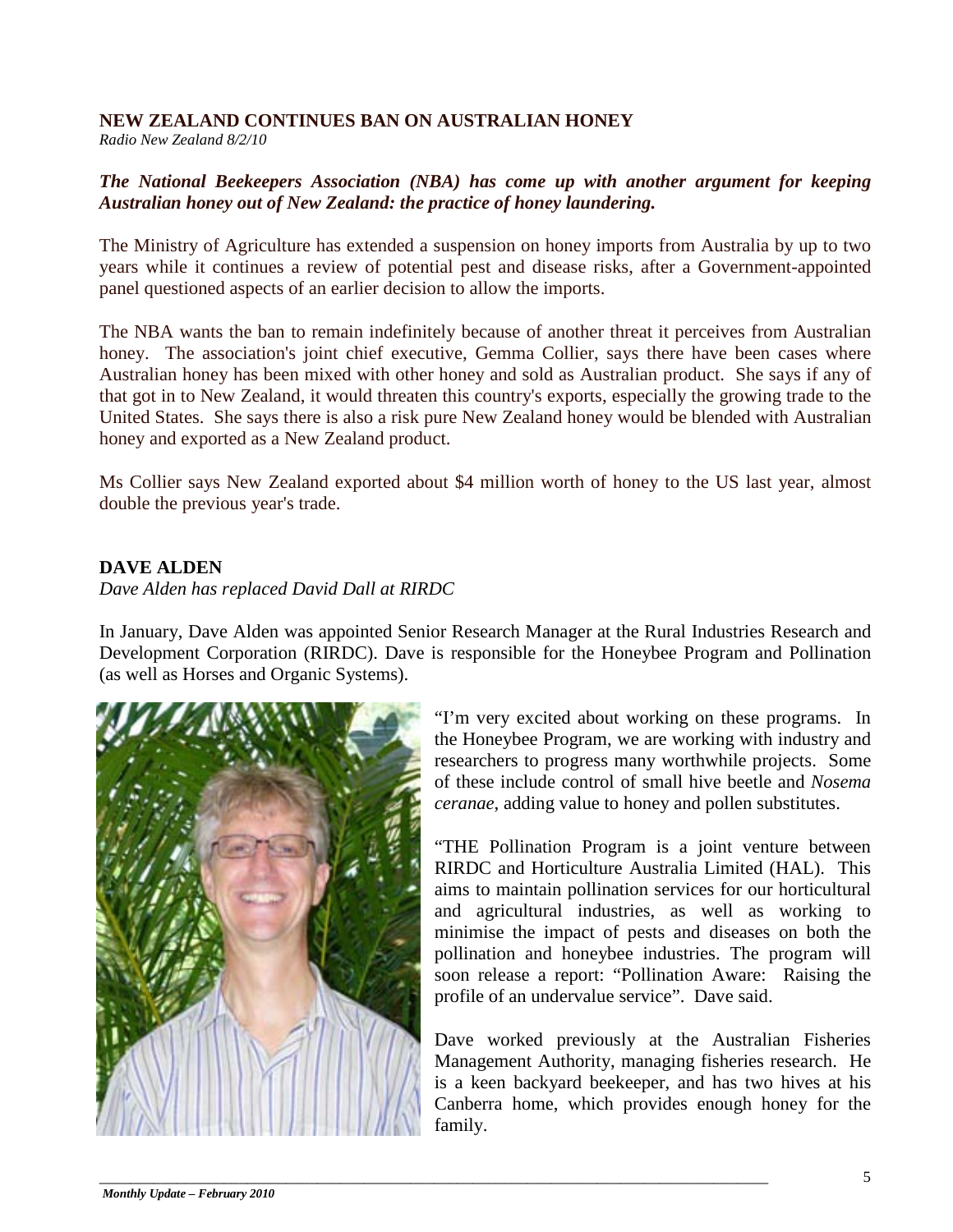#### **RESIGNATION OF DR PETER O'BRIEN**

RIRDC's Managing Director, Dr Peter O'Brien, has advised the Board that he will be leaving the corporation from 3 May 2010.

Peter has made a significant contribution to the organisation over the last five years and his decision to leave is one that the Board accepts with regret. I know that RIRDC's staff and the many stakeholders he has worked closely with over the past five years, will join me in wishing Peter all the very best in his future endeavours.

The Board will commence action to recruit a new Managing Director shortly and I will keep you informed of progress.



#### **RAINFALL ACROSS MUCH OF AUSTRALIA HAS EASED DROUGHT CONDITION**

Widespread wet season rainfall during January across most of Queensland and the NT has removed rainfall deficits in central Australia and north-eastern Queensland. In contrast, a drier than normal January for the far south-east of Queensland and south-west WA has intensified existing rainfall deficits in these regions. Longer term deficits remain over the far south-east of the continent, along the south coast of NSW and the south-east coast of Victoria.

\_\_\_\_\_\_\_\_\_\_\_\_\_\_\_\_\_\_\_\_\_\_\_\_\_\_\_\_\_\_\_\_\_\_\_\_\_\_\_\_\_\_\_\_\_\_\_\_\_\_\_\_\_\_\_\_\_\_\_\_\_\_\_\_\_\_\_\_\_\_\_\_\_\_\_\_\_\_\_\_\_\_\_\_\_\_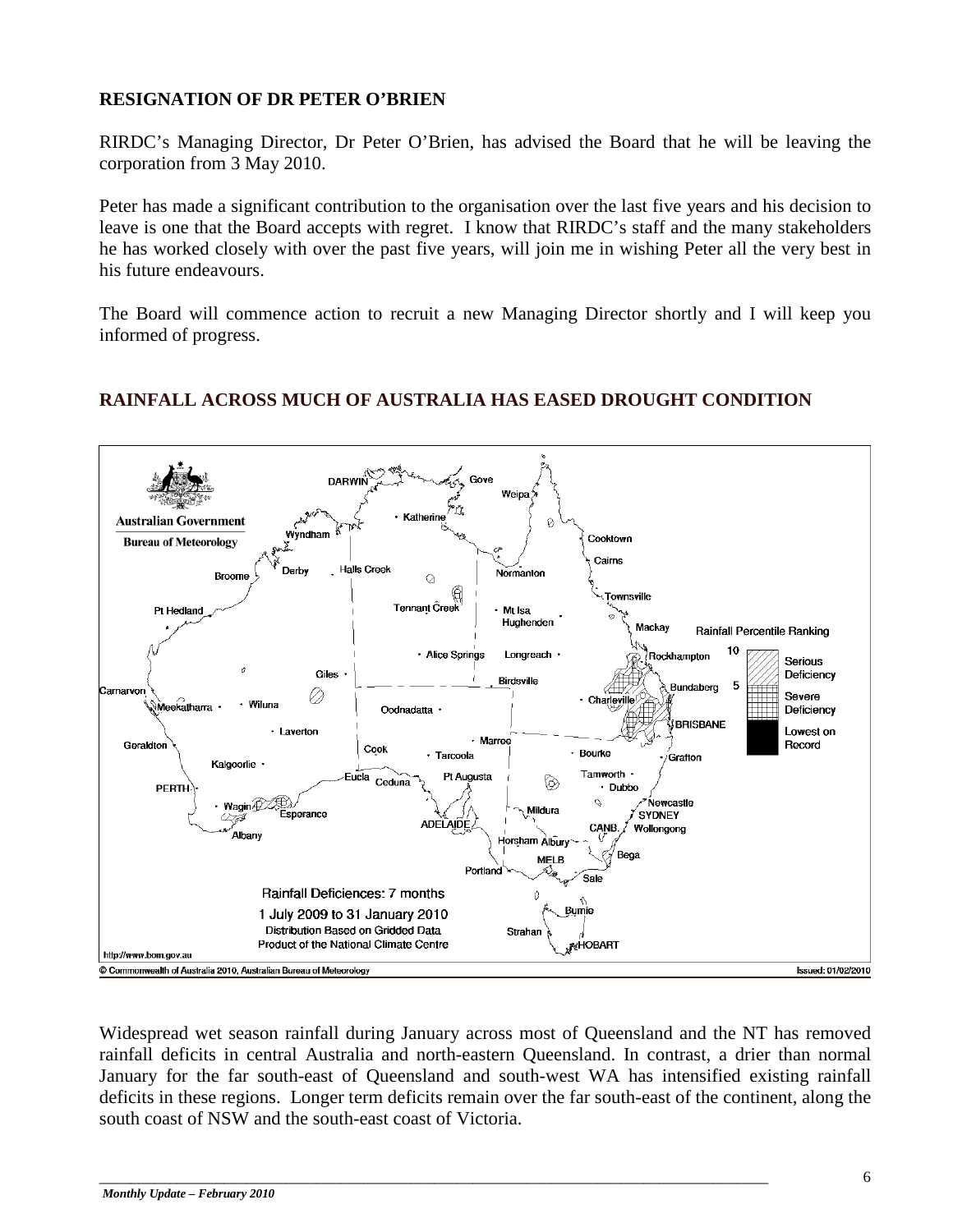#### **APIMONDIA - UKRAINE 2013**

On behalf of thousands of Ukrainian beekeepers I'd like to express my sincere gratitude for your support.

When bidding to host the 2013 Apimondia Congress, Ukraine set very ambitious goals which reach much farther than simply winning the right to host this greatest international beekeeping forum:

- We want the voice of the world beekeeping community to be heard in the highest offices of the United Nations and the world's other leading organisations. For that purpose, we will organize a scientific conference *Beyond the Hive: Beekeeping and Global Challenges* where we will discuss the problems which challenge not only our industry but mankind in general.
- Our Congress may become the biggest in the history of Apimondia. Thanks to Kiev's economic affordability and strategic location in the heart of Eastern European beekeeping region we expect to receive 12 thousand participants at the very least
- We harmonize the World Honey Show standards. For the first time an elected international jury will work in Kiev. We are currently holding consultations concerning development of standards which will satisfy participants from different countries of the world.
- We propose a new scientific subsection: *Social and Cultural Aspects of Beekeeping* which for the first time will let chairmen of beekeepers' associations voice their opinion and exchange experience during the Apimondia scientific conference.
- We will further develop the Apimondia Open Public concept first proposed at the Montpellier Congress, and will make the place of the Congress the most desirable destination for Kievites and visitors to Ukraine's capital.
- For the first time in the history of Apimondia the President of the Congress will be head of state: Victor Yushchenko is perhaps the most famous beekeeper in the world.
- Finally, we will let the whole world discover our European Honeyland. An extensive program of technical, social, pre and post Congress tours will help our guests learn about the entire diversity of Ukrainian beekeeping and about unique natural beauty, diverse history and culture of our land.

Thank you for believing in us!

We promise to justify your expectations. The 43<sup>rd</sup> Apimondia Congress will become a bright page in the history of world beekeeping and will leave fond memories in all participants. Believe us, it will be a special Congress! More news to come soon.

See you at the Apimondia 2011 in Buenos Aires!

Sincerely yours *Tetyana Vasylkivska* President, XXXXIII Apimondia International Apicultural Congress Organizing Committee Chairperson, Brother of Ukrainian Beekeepers NGO